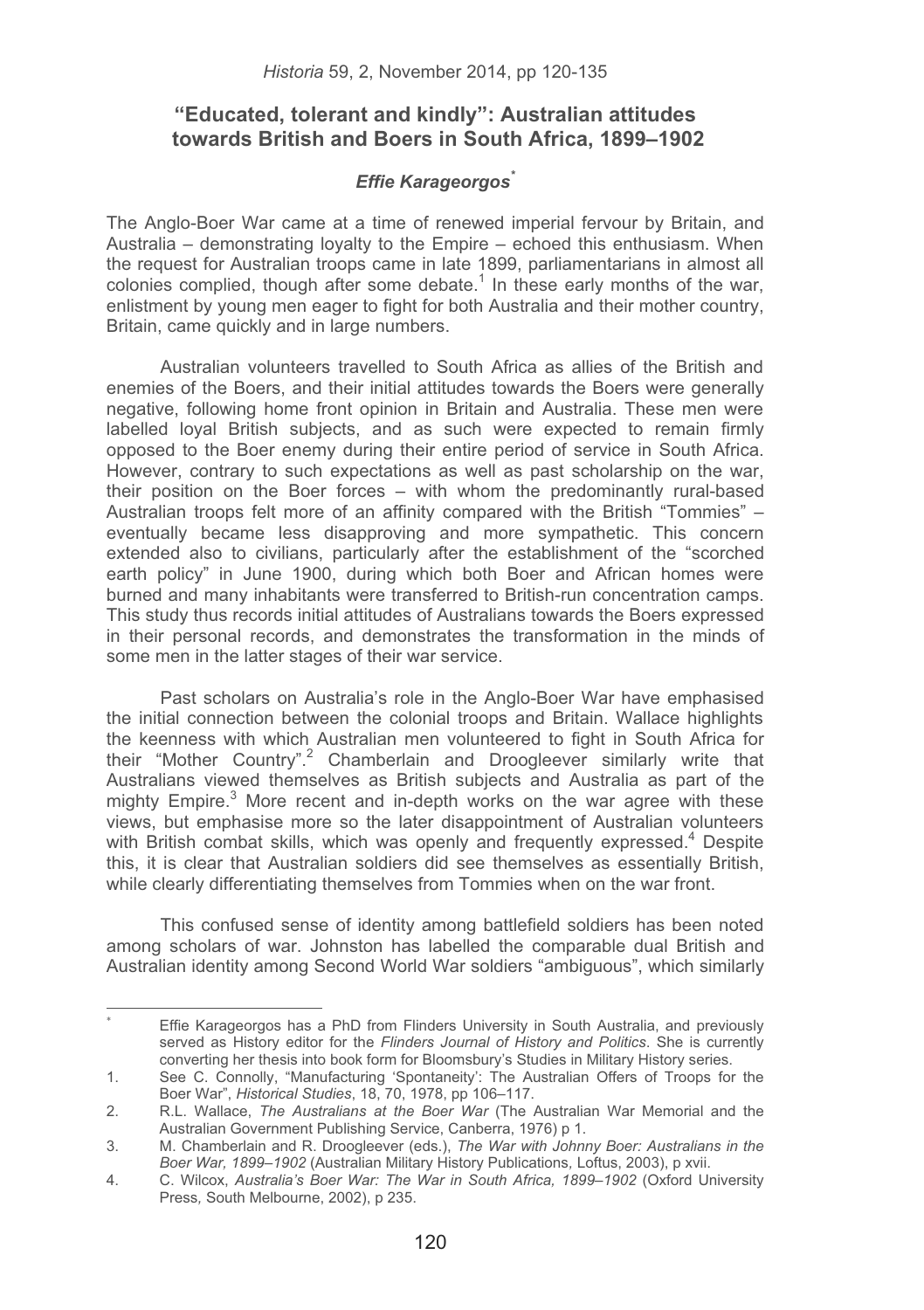arose from an affinity with German troops and disdain towards "feeble" British combatants.<sup>5</sup> Fuller claims also that most of the British Empire's First World War troops felt no direct hostility towards the German enemy while in the trenches, due to their shared experience, again demonstrating the "ambiguous" nature of soldier identity while on the battlefield.<sup>6</sup> The few analyses of Australian home and war front attitudes towards the enemy in South Africa highlight the contempt with which they approached the Boers, comparing them with "Aboriginals" and "kangaroos".<sup>7</sup> However, little attention has been paid to Australian attitudes to the Boers once they had proved themselves gallant fighters, and the British troops a disappointment. This study suggests that in the case of these soldiers, kinship with the Boers and alienation from the British caused some to express admiration for their enemy and disdain for their allies. This therefore indicates that there was a more tangled sense of soldier identity among Australians on the South African battlefield than has previously been acknowledged.

The conclusions presented in this study arise from the examination of the archived letters and diaries of 73 individual Australian soldiers writing from the battlefields of the Anglo-Boer War. For some of these men, only one letter or diary was archived, but others wrote a daily journal of their experiences, or over a hundred letters home to Australia. Although this is a small number of the more than 16 000 Australians who fought in the Anglo-Boer War, it is still possible to discern distinct patterns of opinion in this collection of personal records, including attitudes towards those whom they encountered on the battlefront. It should be emphasised also that it is not possible to attribute common threads of opinion to all Australians in South Africa. Many soldiers did appear also to reject any sympathetic view of the Boers, most famously demonstrated by the execution of Morant and Handcock of the Bushveldt Carbineers for the murder of Boer civilians while on active war service.<sup>8</sup> However, it remains necessary to acknowledge that not all soldiers felt this way about the Boers, and that some did alter their position on the enemy during their time in South Africa.

Some context is required to explain the findings presented in this study adequately, in the form of an explanation of the Australia these soldiers lived in at the turn of the nineteenth century. This includes its relationship with Britain and adoption of British ideas towards the war, particularly their attitudes towards the Boers. Important also are expressions by Australians that openly demonstrate their personal bond with Britain, and adoption of dehumanisation towards the Boers. The transformation of such attitudes into criticism of the British Army, and a sense of solidarity with the Boer forces, or sympathy with civilians, is the core of this article. This raises the above question about Australian soldier identity during this war.

The late nineteenth century brought a new eagerness for imperialism in Britain, which was closely connected with the rise of Social Darwinism from the

<sup>5.</sup> M. Johnston, *Anzacs in the Middle East: Australian Soldiers, their Allies and the Local People in World War II* (Cambridge University Press, Port Melbourne, 2013), pp 131–132.

<sup>6.</sup> J.G. Fuller, *Troop Morale and Popular Culture in the British and Dominion Armies 1914*– *1918* (Clarendon Press, Oxford, 1990), p 40.

<sup>7.</sup> Wilcox, *Australia's Boer War,* pp 19, 330.

<sup>8.</sup> M. Carnegie and F. Shields, *In Search of Breaker Morant: Balladist and Bushveldt Carbineer* (H.H. Stephenson, Armadale, 1979), pp 139–142; L.M. Field, *The Forgotten War: Australian Involvement in the South African Conflict of 1899-1902* (Melbourne University Press, Carlton, 1979), pp 170–173.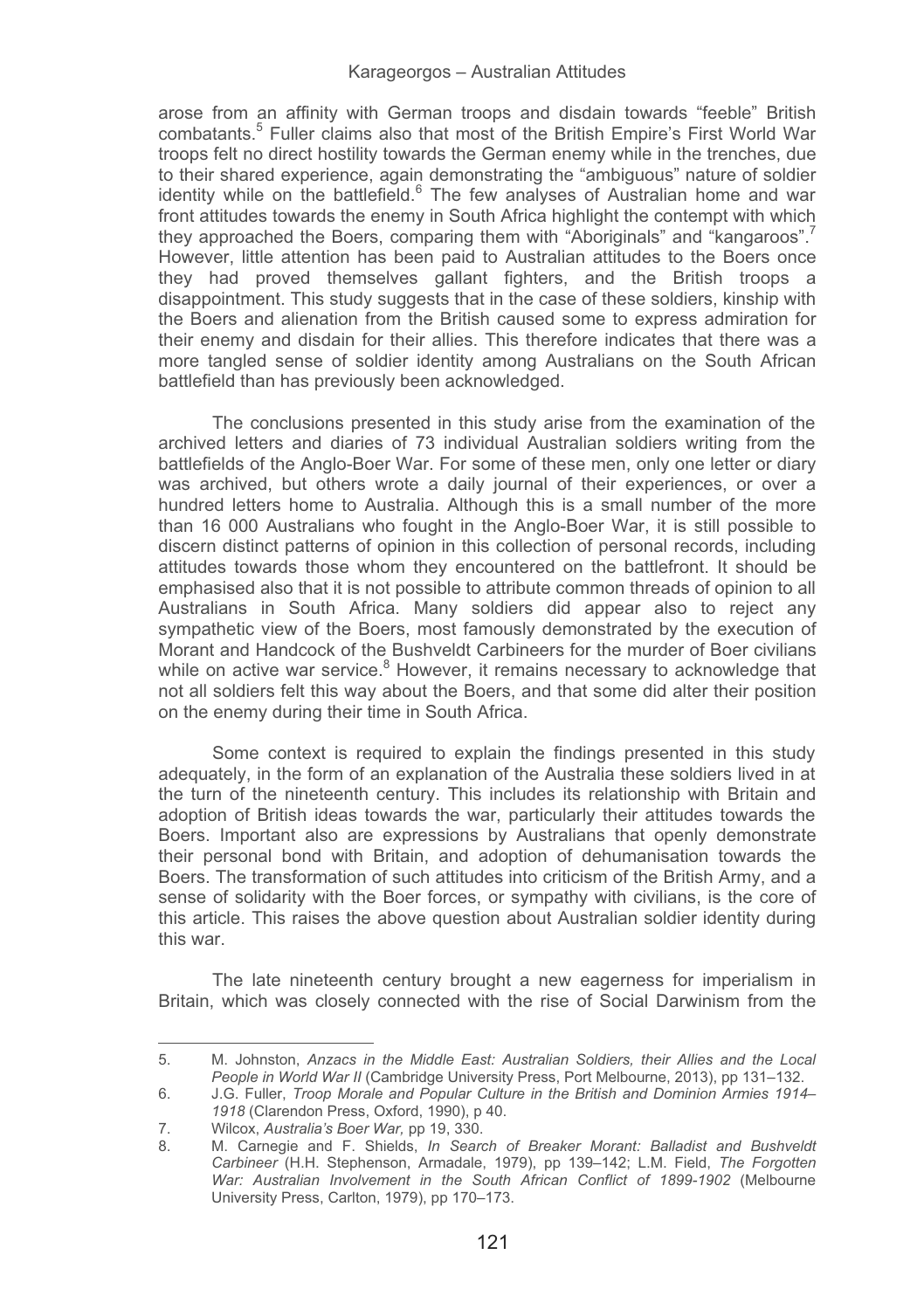mid-nineteenth century, providing an ideological foundation for warfare and subsequent colonisation in the name of the Empire. Disseminating this information among the British public in the late nineteenth century was what Paula Krebs labels the "New Journalism", and describes as "cheap sensation-oriented jingoist reporting and editing". During the Anglo-Boer War, such papers were characterised by extreme pro-war propaganda, strictly and cleverly controlled by the British high commissioner in South Africa, Sir Alfred Milner.

In Britain, derogatory descriptions of the Boers began appearing in the press from the outbreak of the First Anglo-Boer War in 1880. Before the Second Anglo-Boer War began, Algernon Charles Swinburne published a poem called "Transvaal" in *The Times*, in which he encouraged British citizens to "scourge these dogs, agape with jaws afoam. Down out of life", referring to the Boers.<sup>10</sup> All but a few British press publications were filled with anti-Boer propaganda, portraying Boers as the very clearly defined "other".<sup>11</sup> As a result, by 1899 many in Britain truly believed that Boers were collectively plotting against the Empire.<sup>12</sup>

Australia's relationship to Britain at the time was one that was in the process of transformation and was characterised by debate between Imperialists, Federationists and between them Imperial Federationists – who wanted selfgovernment, but acknowledged the seemingly essential role of Britain in Australia.<sup>13</sup> This was heightened by the tension between pro-war and pro-Boer during the war. Federation in 1901 cemented Australia's link to Britain, although the bond with Britain was assumed from when hostilities were threatening to break out in South Africa.14 The fear of many in the Australian colonies that refusing to participate in the war would reduce the security they relied on from Britain directly contributed to not only the publicly expressed opinions of parliamentarians, but also the content of Australian commercial newspapers, and thus to the proimperial image of the war distributed to the general population, many of whom did still see Britain as their home country.<sup>15</sup>

The Australian commercial press closely followed Britain's "New Journalism", as noted by George Arnold Wood, Sydney academic and historian who formed the Anti-War League in January 1902: "All Australian journals get their cables from one source – a source apparently in connection with the most sensational section of the London Jingo press.<sup>"16</sup> Supporting this, the pro-war newspaper *Border Watch*, based in Mount Gambier, South Australia, openly stated on 4 October 1899 (one week before the war's commencement): "Great

L

<sup>9.</sup> P.M. Krebs, *Gender, Race and the Writing of Empire: Public Discourse and the Boer War* (Cambridge University Press, Cambridge, 1999), p 9.

<sup>10.</sup> A.C. Swinburne, cited in D. Judd and K. Surridge, *The Boer War: A History* (IB Tauris, London, 2013), p 259.

<sup>11.</sup> S. Popple, "From 'Brother Boer' to 'Dirty Boers': Colonizing the Colonizers through the Popular Representations of the Boer in the *British Illustrated Journal*, 1899–1902", *Journal of War and Culture Studies*, 5, 2, 2012, p 137.

<sup>12.</sup> J.H. Field, *Toward a Programme of Imperial Life: The British Empire at the Turn of the Century,* (Greenwood Press, Westport, 1982), p 208.

<sup>13.</sup> C.S. Blackton, "Australian Nationality and Nationalism: The Imperial Federationist Interlude, 1885–1901", *Historical Studies Australia and New Zealand*, 7, 25, 1955, pp 1–2.

<sup>14.</sup> See Wilcox, *Australia's Boer War,* p 16.

<sup>15.</sup> For information about Australia's security fears, see Field, *The Forgotten War,* pp 2–3, 8.

<sup>16.</sup> G.A. Wood, cited in K.S. Inglis, "The Imperial Connection: Telegraphic Communication between England and Australia, 1872–1902", in A.F. Madden and W.H. Morris-Jones, (eds.), *Australia and Britain: Studies in a Changing Relationship* (Frank Cass, London, 1980), p 34.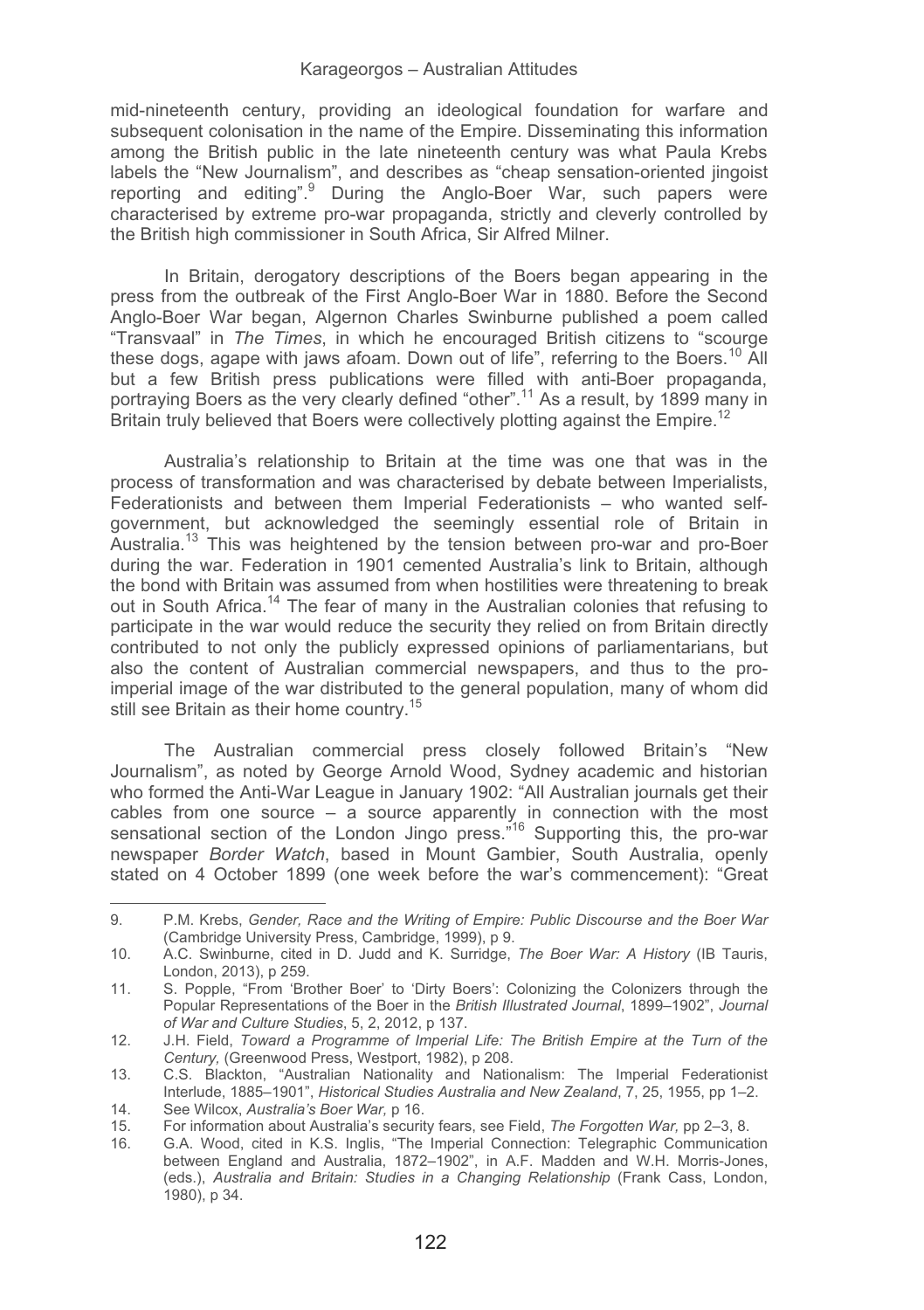Britain and her colonies are practically unanimous in the view that the war now recognised as inevitable against the Boers is not only justifiable, but necessary, in the interests of the Empire."17 Publications did exist that openly rejected the need for Australian involvement from 1899, such as the traditionally outspoken, antiimperial magazine *The Bulletin*. In general, however, commercial newspapers in the Australian colonies echoed the ultra-jingoistic sentiments found in British newspapers of the time.

During wartime, the dehumanisation of the enemy is an essential component of military training, highlighted by Joanna Bourke, who claims that the effectiveness of this technique lies on two levels – in the creation of both an "uncivilised", as well as an "inhuman", enemy.18 Not everyone who enlists or is conscripted for military duty has had ingrained in them the will to kill. Humans living in most twentieth-century societies are taught and abide by certain rules – of which the prohibition of murder is foremost. It is difficult to reverse such deeply entrenched standards, but this is necessary to encourage a soldier to kill other human beings in battle. Richard Holmes concurs, arguing that if soldiers are put in a position to see commonalities between themselves and the enemy, they find it more difficult to kill.<sup>19</sup> Such dehumanisation or "animalisation" is also used on the home front, as exposing humans to differences between themselves and the enemy will make them more likely to support hostilities against them, and less likely to provoke sympathy.

In his analysis of British illustrated journals, Simon Popple demonstrates this by examining the transformation of the Boer character from "Brother Boer" to "Dirty Boer" during the war. Boers were also white Europeans, so "otherness" had to be established based on their behaviour rather than skin colour, which led to a general focus on their lack of hygiene and barbaric "uncivilised" nature.<sup>20</sup> Boer women were not exempt from such negative portrayals, with numerous articles in British journals – particularly focused towards women – highlighting their lack of hygiene, which in the later years of the war also provided a foundation of blame for Boer child deaths in British concentration camps.<sup>21</sup> Despite the many similarities between Australia and South Africa, particularly their shared transformation of a black country into what Lake and Reynolds describe as a "white man's country", including direct adoption by South African lawmakers of Australian anti-Asiatic migration laws – such dehumanisation of the Boers was to be extended to Britain's Australian allies.<sup>22</sup>

Australian newspapers closely followed this lead. Hawkish Australian newspapers of the time, such as *The Argus* from Victoria and *The Bunyip* from South Australia, often included articles describing the Boers with terms such as "insolent", "corrupt" or demonstrating "inhumanity", to illustrate their allegedly

<sup>17. &#</sup>x27;Is War with the Boers Justifiable?', *The Border Watch*, 4 October 1899, p 1.

<sup>18.</sup> J. Bourke, *An Intimate History of Killing: Face-to-face Killing in Twentieth Century Warfare* (Granta Books, London, 1999), p 231.

<sup>19.</sup> R. Holmes, *Firing Line* (Penguin, London, 1987), p 361.

<sup>20.</sup> Popple, "From 'Brother Boer' to 'Dirty Boer'", pp 147–148.

<sup>21.</sup> Krebs, *Gender, Race and the Writing of Empire,* p 50. See also E. van Heyningen, *The Concentration Camps of the Anglo-Boer War: A Social History* (Jacana Media, Auckland Park, 2013), p 227 for similar views within the concentration camps.

<sup>22.</sup> M. Lake and H. Reynolds, *Drawing a Global Colour Line: White Men's Countries and the International Challenge of Racial Equality* (Cambridge University Press, Cambridge, 2008), pp 6–7, 125–126.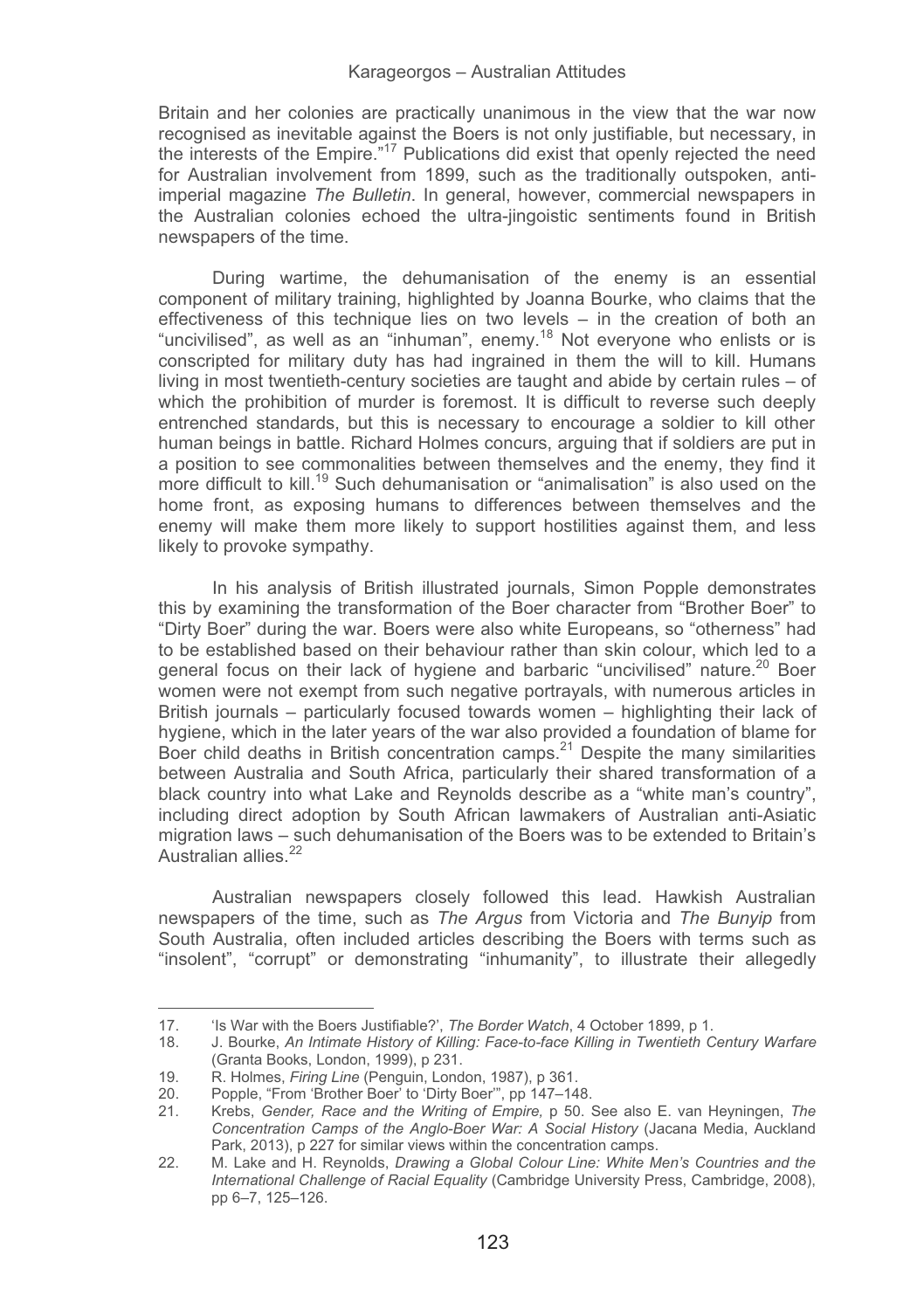uncivilised character.23 The decidedly "pro-Boer" newspaper *The Bulletin* reported unfavourably on this tendency by commercial newspapers, saying that such allegations made of the Boers were almost always untrue.<sup>24</sup> It seems the propagandist techniques used to incite soldiers to kill the enemy were also used to encourage a population to back a war their country was involved in.

The archived letters and diaries from the Anglo-Boer War reveal ample evidence that soldiers relied on this dehumanisation or "animalisation" of the enemy to fuel their eagerness to kill, a clear consequence of military training. However, such expressions were more common in the first stages of service – attitudes towards the enemy definitely tended to shift as these soldiers became more familiar with them and with conditions of the conflict.

Some Australian soldiers on the war front were not immune to the dehumanisation of the Boers. Private Watson Augustus Steel of the 1st New South Wales Mounted Rifles, upon arriving in South Africa, expressed physical distaste for the Boers in his diary:

I therefore had my first view of the fighting Boer. We kept complete silence. They are a wild, uncouth looking lot such as one might have seen in New South Wales 30 years ago, in such isolated localities as the Abercrombie …They were dressed in all ends of clothing and looked dirty and sullen.<sup>2</sup>

The letter and diaries by Australian soldiers in South Africa frequently contained complaints about their appalling living conditions.<sup>26</sup> Thus, it is likely that such a description would fit not only the Boers, but also some British and Australian troops. Therefore, Steel could have used such descriptions of the Boer soldiers to justify combat against them. Lieutenant George Harris, of Winston Churchill's unit – the South African Light Horse – used similarly demeaning terms when expressing his feelings towards the Boers. Less than three months after arriving in South Africa he expressed his attitude towards the enemy in a letter to his mother:

A small lot of our fellows went on to another house and were fired on and a sergeant shot so we shot two Boers and burnt the whole farm down. This is the only way to treat the brutes and what is keeping on the war so long is that we are treating them too well $^2$ 

A singular feature of Anglo-Boer War soldiers' letters was the tendency to liken Boer attributes to those of animals rather than humans, constituting another part of dehumanisation. Holmes, while speaking of this process, reported that in nineteenth and early twentieth-century wars, such as the First World War, some

L

<sup>23.</sup> See "Boer Inhumanity", *The Argus*, 15 March 1900, p 5; "Canting, Hypocritical and Insolent", *The Argus*, 16 March 1900, p 6; "Town Tattle", *The Bunyip*, 6 October 1899, p 2.

<sup>24. &</sup>quot;War Literature and Other Matters"*, The Bulletin,* 20, 1029, 4 November 1899, p 8.

<sup>25.</sup> Mitchell Library, State Library of New South Wales (hereafter SLNSW), MLMSS2105, W.A. Steel Diary, dated 29 February 1900 (presumably 1 March 1900).

<sup>26.</sup> See, for example, SLNSW, FM4/2210, C. Holme, Letter, 16 March 1968; SLNSW, CY3423, W.H. Barham, Letter, 17 January 1900; State Library of Victoria (hereafter SLV), MS11729, F. Stocks, Letter, 25 September 1901; State Library of South Australia (hereafter SLSA), D6427(L), S. Jones, Letter, 27 January 1900; SLSA, D7334(L), A. Wellington, Letter, 14 September 1901; SLNSW, MLMSS2105, W.A. Steel, Diary, 26 January 1900, 13 February 1900; Australian War Memorial (hereafter AWM), PR01964, D.St.G. Rich, Letter, 29 June 1901, 18 January 1902; SLSA, PRG57/10, C.S. Sabine, Letter, 25 August 1900; SLSA, PRG248, F.H. Howland, Diary, 16 October 1900.

<sup>27.</sup> AWM, 3DRL 7472, G. Harris, Letter, 15 July 1900.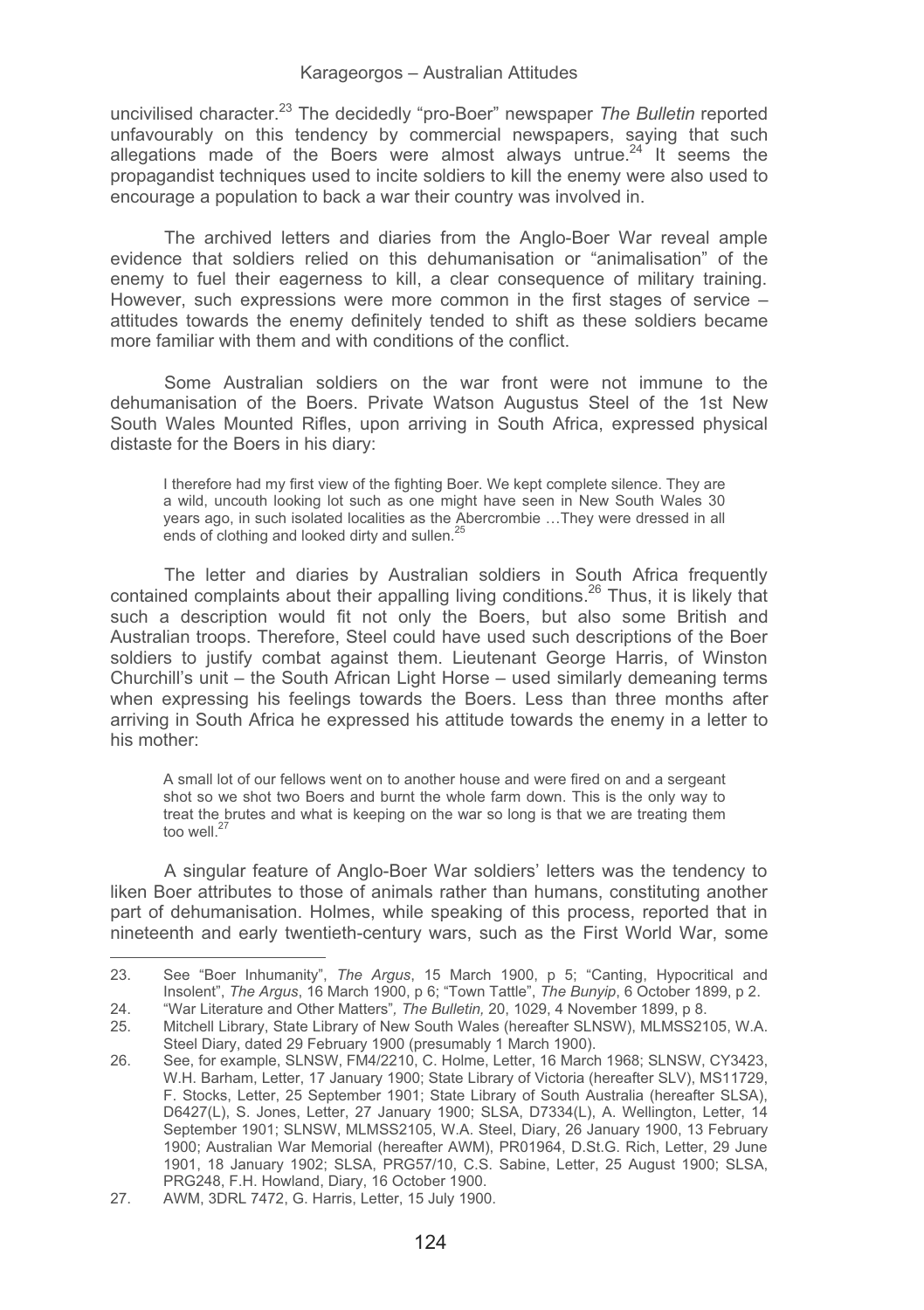soldiers exhibited amazement when encountering a distinctly human-looking enemy.<sup>28</sup> This helps explain why they made such comparisons in their letters and diaries. In a similar vein, Trooper Charles Cawthorn of the 4th Tasmanian Imperial Bushmen adopted the language of hunting when describing battle against the Boers in his diary, using phrases such as "out again this morning but have no luck" when referring to being out on patrol.<sup>29</sup> If the reader was unaware that Cawthorn was at war, it could easily be assumed that he was on an animal hunting expedition. Similarly, Surgeon-Lieutenant James Harold Patterson with the 5th Victorian Rifles wrote: "we surrounded a farm suppose [sic] to contain Boers but the birds had flown just before we got there."30 Sergeant Arthur James Vogan of the Prince of Wales Light Horse Regiment used similar terms when describing female Boers: "The younger women are often decidedly good looking, that the race is a healthy, animal one is beyond question."<sup>31</sup> Such instances suggest that training and propaganda did impact on some Anglo-Boer War soldiers' initial perceptions of the enemy.

The impact of dehumanisation on these soldiers is further demonstrated by comparing their initial perception of Boers with those of black Africans. The transformation of the Boer character by the British press also necessitated a similar change in the way African subjects were considered. They were portrayed not as an enemy, but as a group who needed both imperial headship and the promise of security from uncivilised Boer colonisers, who – according to John MacDonell, chairperson of the South Africa Native Races Committee during the war – didn't have the British "fundamental principles" regarding the appropriate use of imperial roles. $32$ 

There is evidence in the Australian commercial press that the general opinion towards Africans was one that followed the traditional belief in the hierarchy of races, but descriptions of Boers were often similarly, or more, derogatory, thus illustrating the need for and use of dehumanisation. Demonstrating this is an article entitled "Kruger and Krugerites" in the newspaper *Border Watch* from Mount Gambier, South Australia on 4 November 1899, which said "...the young Boer party, like the Kaffirs they conquered, know nothing outside their own cattle kraals". The critical opinion of both Boers and Africans is evident here, as is the closeness of Australia and Britain. There is no doubt that before and during the war, both groups were dehumanised, but with differing intentions and reasoning.

Also, Australian soldiers in South Africa occasionally wrote generously about Africans. For example, Private Alexander McQueen wrote to his family of African soldiers: "They are very dignified & picturesque in speech."<sup>33</sup> This further demonstrates the power of dehumanisation, particularly at a time when the public perception in the British Empire of Africans was so markedly different from that of whites.

<sup>28.</sup> Holmes, *Firing Line*, p 368.

<sup>29.</sup> AWM, PR85/056, C. Cawthorn, Diary, 11 May 1901.

<sup>30.</sup> National Library of Australia (hereafter NLA), MS3663, J.H. Patterson, Diary, 6 December 1901.

<sup>31.</sup> SLNSW, MS113, A.J. Vogan, Diary, June 1901.<br>32 Krebs Gender. Race and the Writing of Empire.

<sup>32.</sup> Krebs, *Gender, Race and the Writing of Empire*, p 123.

<sup>33.</sup> SLV, MS9662, A. McQueen, Letter, 15 March 1900.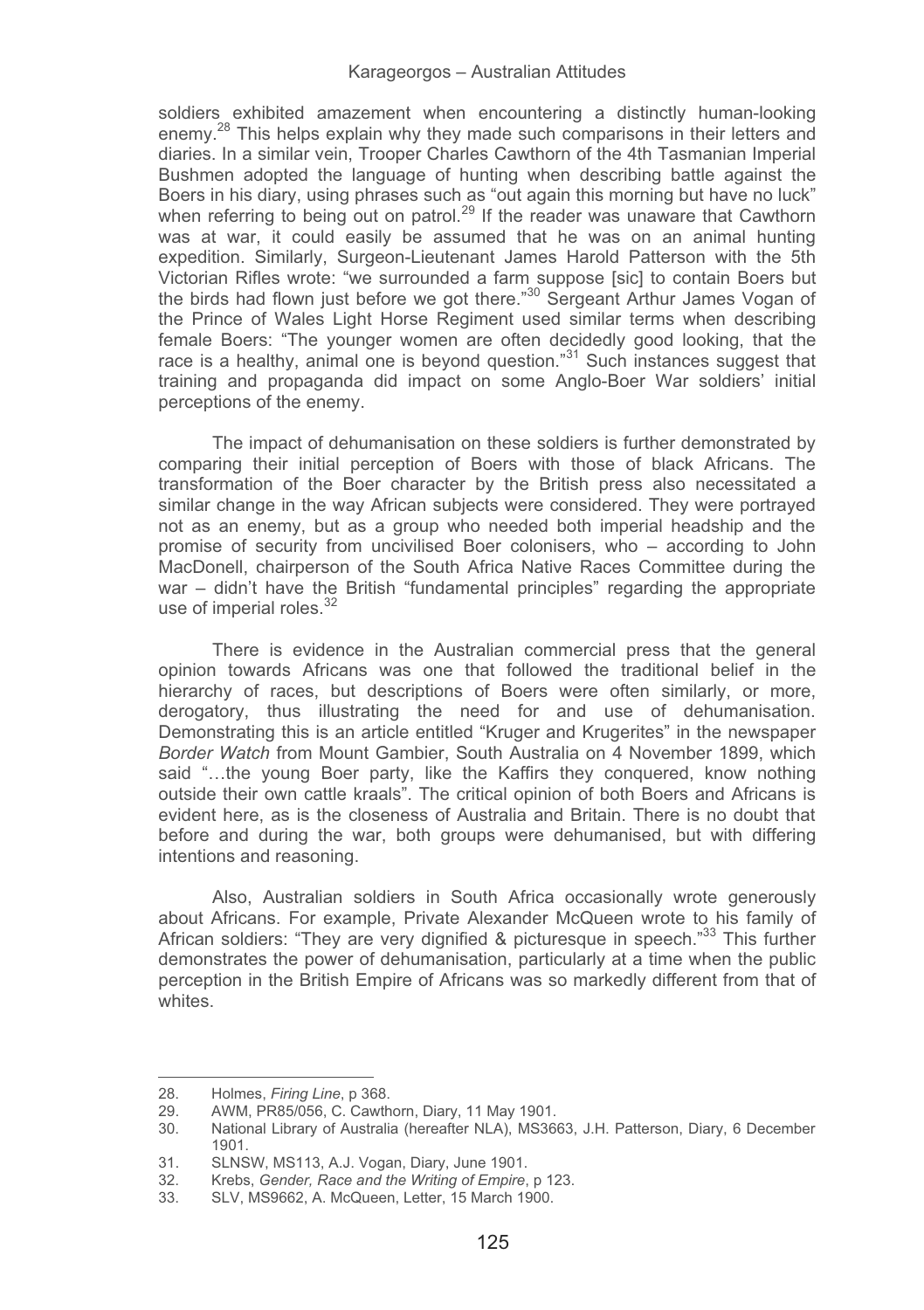Australians fighting in this war had a very clear view of their bond with Britain. The body of letters and diaries investigated rarely, if ever, mention the possibility of overall British defeat. Private Watson Augustus Steel wrote in his diary on 15 May 1900, less than four months after arriving in South Africa: "Those who doubt the military strength of Britain should see it here, and this is only a portion of it. It is open to doubt whether any nation in the world could have done the same."<sup>34</sup> It should be mentioned that such positive reports appeared in early 1900 (a time notable for its consecutive British victories), but it is significant that direct negativity about Britain's ability to fight in this war was not found in the personal records.

There is also evidence in the personal records of Australians fighting in South Africa that they felt a direct connection with Britain. For example, when speaking of some stamps he had "commandeered", Private Alexander McQueen referred to: "the stock belonging to the Orange Free State, taken over by *our*<br>Government" (emphasis added).<sup>35</sup> Equally significant were the words of Private R.J. Byers, fighting in the 1st Victorian Contingent: "There is a lot of talk of us going *home* to England to parade before the Queen, after the campaign is over; I hope we do" (emphasis added).<sup>36</sup> The words of McQueen and Byers suggest that although they were Australian, they were essentially fighting for their mother country, Britain. Although some soldiers were no doubt originally from Britain, the bond clearly still existed, yet it is noteworthy that both of these sentiments were written in the first three months of active service in South Africa when initial impressions of Britain had not been significantly tainted by events on the battlefront. Still, Byers is a singular example, however, as his military records also indicate that he had an Australian coat of arms tattoo on his right forearm, indicating his patriotism. Despite this, on his attestment form, when asked whether or not he was a British subject. Byers indicated that he was.<sup>37</sup> This indicates that the "ambiguous identity" of Australian Second World War soldiers as highlighted earlier by Johnston can be applied to these soldiers, which could also perhaps have led to the resultant impressions towards the Boer forces.

Although soldiers rarely spoke critically about Britain itself, their impressions of individual British officers or rank and file soldiers (Tommies) were readily apparent in their writing. Annoyance was frequently directed at officers, and can often be related to the degree of the soldier's own physical discomfort, including factors such as hunger, lack of sleep, lack of access to mail from home – all facets of high soldier morale.<sup>3</sup>

Such negative views extended also to the Tommies, which can be partly explained by the circumstances surrounding Australia's entry, as well as its role, in the war. Given Australia's relatively small army, the invitation from Britain to join them in each war came with the hope of gaining a token ally  $-$  a supporting force that was not expected to significantly influence the overall course of the war. The Australian colonial governments in power at the beginning of the war were, on the whole, prepared to accept these invitations on the basis of further promise of

֦

<sup>34.</sup> AWM, MLMSS 2105, W.A. Steel, Diary, 15 May 1900.

<sup>35.</sup> SLV, MS9662, A. McQueen, Letter, 18–19 May 1900.

<sup>36.</sup> SLV, MS9691, R.J. Byers, Letter, 29 October 1899.

National Archives of Australia (hereafter NAA), Canberra, B4717, R.J. Byers, Boer War dossier.

<sup>38.</sup> See, for example, AWM, PRO1964, D.St.G. Rich, Letter, 13 October 1901; SLSA, D5425, J.H. Wadham, Diary, 6 July 1901; SLSA, D6338, J.A. McBean, Diary, 30 April 1902.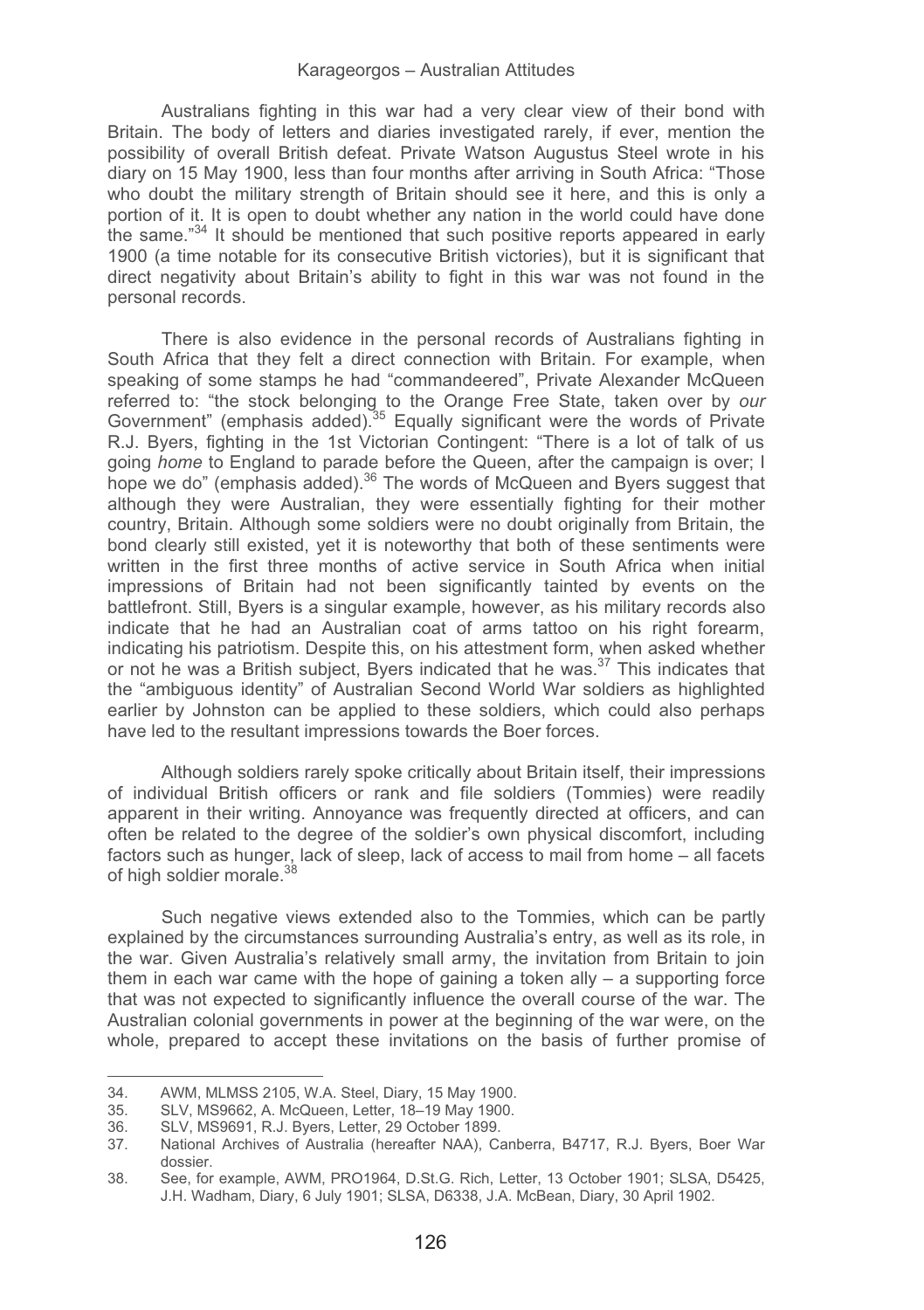security from a world power. Nonetheless, Australian soldiers proved themselves invaluable, as the inadequacy of British military formations became clear when faced with the South African climate, terrain, and also the guerrilla nature of warfare from March 1900, resulting in particular requests by Britain for additional Australian mounted infantry. For example, in a letter to the British Secretary of State for War, St. John Brodrick, the commander of the British Army in South Africa, Lord Kitchener wrote: "I shall be very glad indeed to have the Colonials they are splendid men and most useful."<sup>39</sup>

Australians did consider their combat skills to be superior to those of the British rank and filers, demonstrating their keen regimental spirit, which Leese claims can instigate loyalty to the contingent, and to the armed forces in general. $40$ Australian soldiers occasionally expressed their regimental spirit through comparisons between the fighting abilities of the Australian and British troops. Gammage claims that Australians believed they were superior to the British, due to "the rigours of life in the bush", which had "refined the [Anglo-Saxon] race".<sup>41</sup> Private Watson Augustus Steel in particular felt this was a great source of pride. He wrote in his diary while in military hospital: "the Jewish nurse rated me and told me that I was soon to die. On telling her I was an Australian, I think she altered her opinion."42 Here Steel is frank about his physical superiority, as an Australian, over British troops. It is clear, then, how Steel felt about his own military prowess. Private William Hamline Glasson of the Bushveldt Carbineers wrote in a letter to his mother: "A lot of Imperial Yeomanry have been going up lately, they seem a very ordinary crowd, not to be compared with the Australian troops.<sup>43</sup> Trooper Herbert S. Condor of the 3rd Queensland Mounted Infantry expressed his opinion of the British troops as childlike figures compared with the Australians:

The tent mates here "the Tommies" are terribly afraid of lightening [sic], cover over the steel and hide the looking glass. Some of them even cover their heads over. I told them they ought to live in Australia, "thunderstorms" there, are what you might call "thunderstorms". 44

Trooper Charles Cawthorn also criticised the British inability to fight:

Our horses…are likely to carry the next lot of Tommies, who don't know a horse from a bar of soap, to the front. I hope the first Tommy who mounts mine gets planted on his head in the nearest mud-hole.<sup>45</sup>

The skills exhibited by many Australians ironically often resulted in resentment by those who became weary of being chosen above the British for more dangerous military operations. Private Watson Augustus Steel said of the British soldier in his diary: "He was brave, with a great sense of discipline and duty, dogged and humane, but he has no initiative and want of ambition explains

<sup>39.</sup> SLNSW, PR7055, Lord H. Kitchener, Letter, 4 January 1901.

<sup>40.</sup> P. Leese, *Shell Shock: Traumatic Neurosis and the British Soldiers of the First World War* (Palgrave Macmillan, London, 2002), p 30.

<sup>41.</sup> B. Gammage, "The Crucible: The Establishment of the Anzac Tradition", in M. McKernan and M. Browne (eds.), *Australia: Two Centuries of War and Peace* (Australian War Memorial in association with Allen & Unwin Australia, Canberra, 1988), p 150.

<sup>42.</sup> SLNSW, MLMSS2105, W.A. Steel, Diary, 6 June 1900; and see also W.A. Steel, Diary, 14 October 1900.

<sup>43.</sup> SLNSW, MLMSS3858, W.H. Glasson, Letter, 10 April 1901.<br>44. AWM PR84/131 H.S. Condor Diary undated

<sup>44.</sup> AWM, PR84/131, H.S. Condor, Diary, undated.

<sup>45.</sup> AWM, PR86/056, C.F.E. Cawthorn, Diary, 21 April 1901.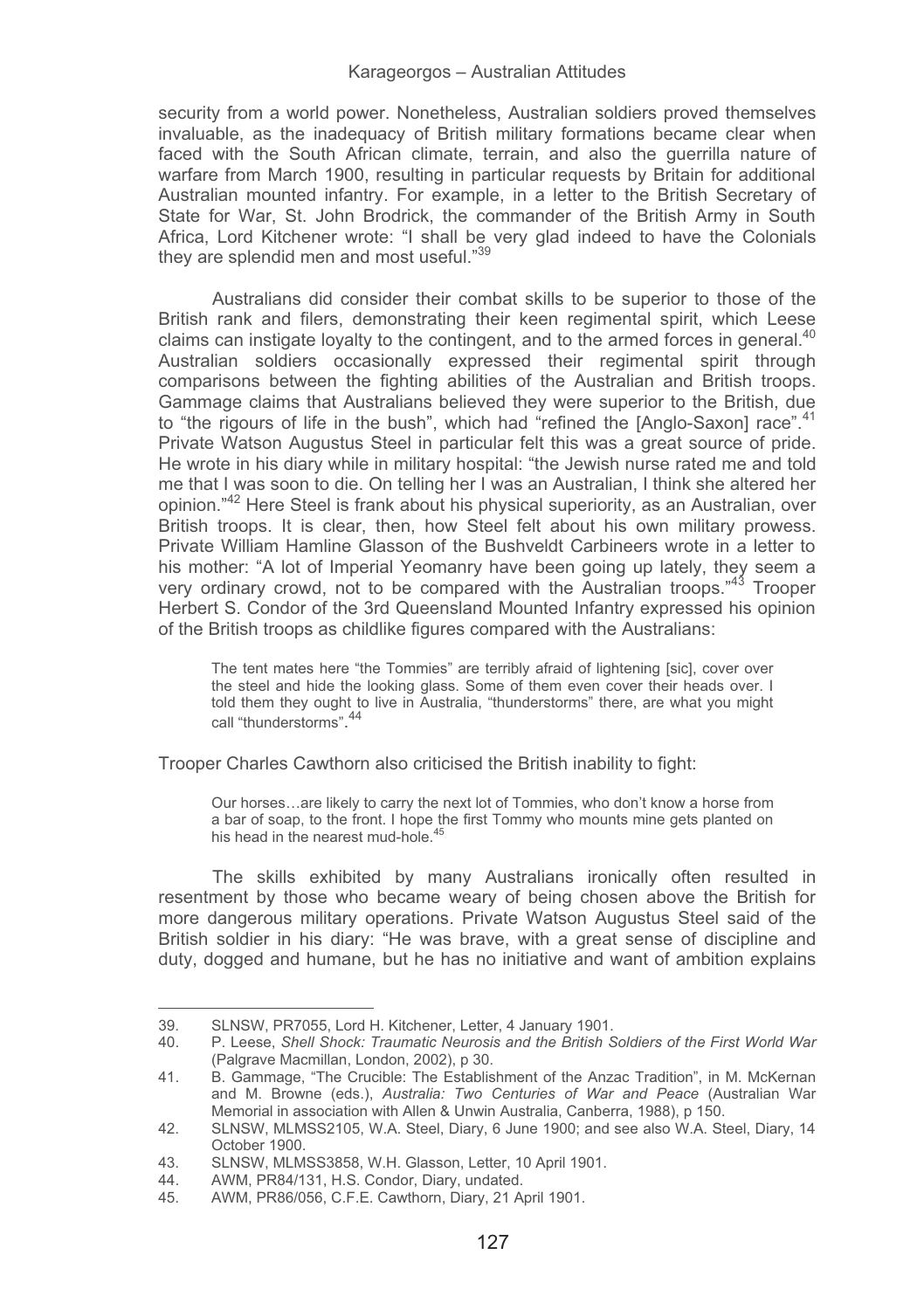the want of individual initiative he has so frequently shown in this conflict." $46$ Similarly, Lieutenant Colonel Percy Ralph Ricardo of the 1st Queensland Mounted Infantry, wrote of a recent defeat: "The whole show does not reflect much credit on the British arms, we lost 5 guns & a lot of prisoners and all because the British tommy will not scout."<sup>47</sup> Steel and Ricardo were relatively generous - Private R.J. Byers wrote to his mother after a conversation with a Boer prisoner:

The Boers can generally tell when they are fighting Australians, as the bullets whistle ever so much closer than the Tommie's [sic] bullets do. And also when our troops are advancing, he says that the Australians ride like wildfire … the Boers reckon they would rather meet 100 Tommies than 20 Australians. One wanted to know why the Horsetralians were called Horsetralians; and the only conclusion they could come to, was, that it was because they were all so used to horses. I do not know what part they are came [sic] from, but they did not know very much.<sup>48</sup>

In the same letter, he said of the British forces: "It seems they can't do without the Australians and Canadians, who have already done most of the dirty & most dangerous work", thus demonstrating his view of the abilities of colonial troops compared with the British. Lieutenant Patrick Lang of the 4th Imperial Contingent supports this in his diary:

My private opinion is that the Australians here are getting more than their share. Of course it is a compliment in a way, & we undoubtedly … are more capable than the Yeomanry, but we never get any credit. The Australians here don't growl at being given a larger share of any danger going – but in addition to getting this, we get a great deal more than our share of night work, such as outposts and convoy duty, & our men are often run [sic] very short as regards sleep.<sup>4</sup>

Lang later wrote: "Many of these Yeomanry appear never to have been on a horse before, & it will be weeks before they have learnt to ride well enough to go on the trek."50

It is clear, then, that the esteem with which the British were held by the Australian troops is not consistent with the more general opinion of the British Army as the most powerful on earth. The above comments can be explained by the fact that Australian troops signalled the need to the British Army for mounted infantry troops, rather than the more traditional cavalrymen who were unsuited to the Boer tactics and the South African terrain. However, this comparison by Australian soldiers of their combat skills and those of the British can be partly attributed to the need  $-$  as recognised by Leese  $-$  for pride in one's unit, or perhaps, cultural group, as shown by the frequent references to their distinctly separate status as Australians within the overall British force.

While the British were proving to be a disappointment to the Australian troops, a transformation was also occurring in the way these men viewed the Boer enemy. Bartlett claims that after the frequent initial period of excitement in the minds of some on their way to the battlefield, some soldiers enter a second phase

L

<sup>46.</sup> SLNSW, MLMSS892, W.A. Steel, Diary, undated. See also SLNSW, MLMSS2105, W.A. Steel, Diary, 3 May 1900.

<sup>47.</sup> SLNSW, MLMSS1561, P.R. Ricardo, Letter, 5 May 1900.<br>48. SLV. MS9691. R.J. Byers, Letter, 18 August 1901.

<sup>48.</sup> SLV, MS9691, R.J. Byers, Letter, 18 August 1901.

<sup>49.</sup> AWM, PR85/40, P.H. Lang, Diary, 9 February 1901.<br>50 AWM PR85/40 P.H. Lang, Diary, 15 April 1901.

<sup>50.</sup> AWM, PR85/40, P.H. Lang, Diary, 15 April 1901.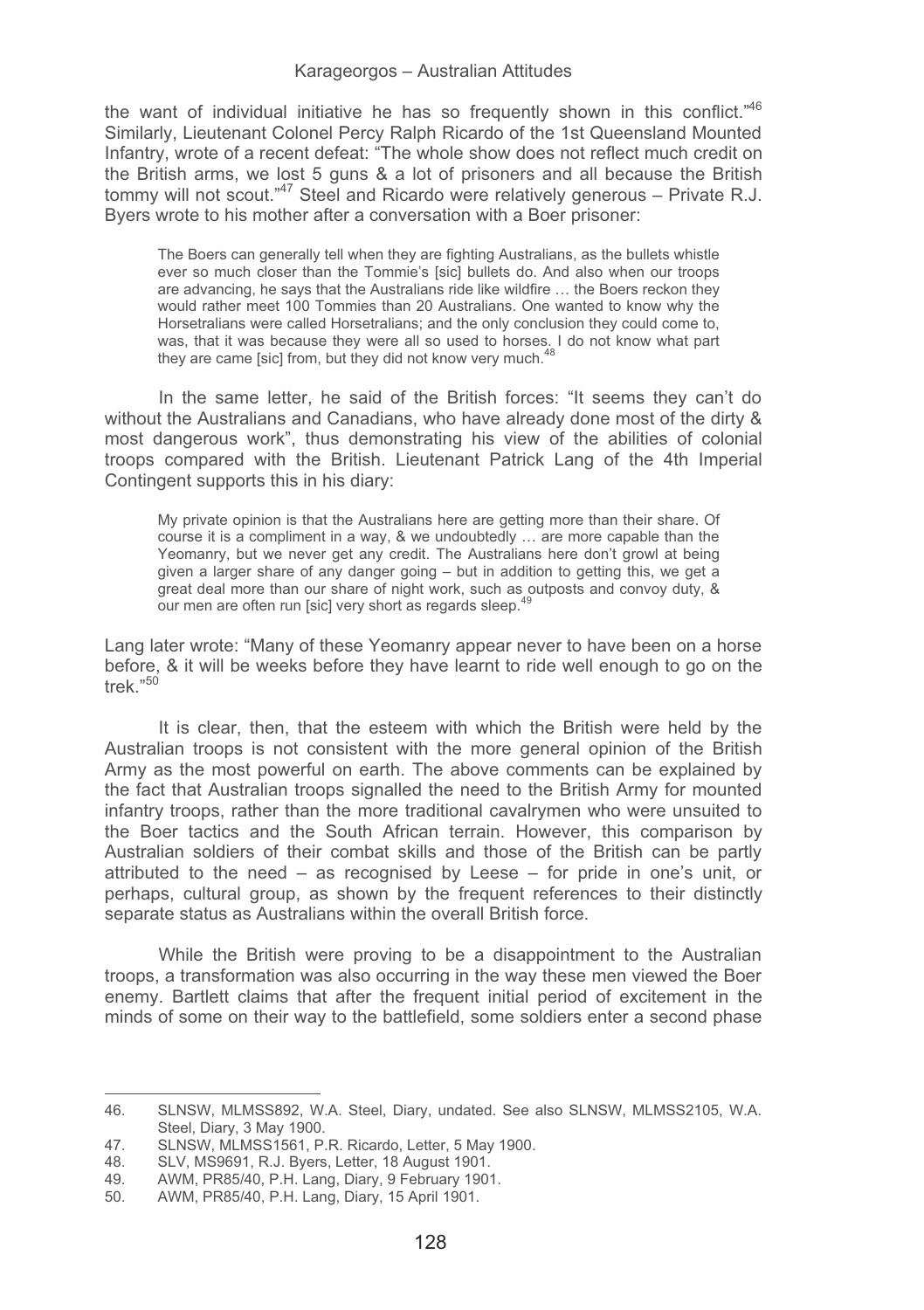of discontent with their place in the war. $51$  This is often caused by the contrast between pre-war impressions of combat and the actual battlefield. Similarly, Dawson, concentrating on British soldiers in the First World War, mentions the "nightmarish horror" that results from having such an unrealistic notion of war.<sup>52</sup> Janet and Peter Phillips agree, maintaining that "the shock of war was probably greatest to those who came to the battlefields filled with a romantic and makebelieve view of war, and of death in war<sup>", 53</sup> Also, Fussell argues that not only is the act of war very distinct from its aims, but so are soldiers' expectations of war and its reality – and as such all wars can be labelled "ironic".<sup>54</sup> This discrepancy can adversely affect the soldier's opinion of the worth of the war he is fighting.

However, it is not only disillusion that a soldier experiences after the initial period of enthusiasm that ends when reaching the battlefield, or soon after. Often, they can also start to feel sympathy or respect towards the enemy. Gammage found that Australian soldiers fighting in the First World War often reached a point where they began to see the opposing German soldiers as human beings, after realising that their respective circumstances were much the same.<sup>55</sup> As mentioned earlier by Holmes, one of the aims of military training is to ensure that soldiers feel enough hatred towards the enemy to allow them to be able to kill other human beings.56 Thus, if instead soldiers begin to sympathise with or understand the enemy, they will cease to enjoy or tolerate their role – to kill enemy soldiers – and consequently begin to resent the war itself and their position within it. Such feelings often emerged after the first few months of military service.

Numerous examples can be found in the archived records that demonstrate both respect for the fighting abilities of the enemy as well as compassion for civilians. In most cases – for both wars – this occurred after the soldier had been on the front for a significant amount of time, thus indicating that negative feelings towards service can also cause, or be caused by, a closer connection with the enemy. Eight months into his service, Private Stan Jones of the 1st South Australian Contingent wrote to his brother Hedley (who later fought in the Anglo-Boer War himself): "The Boers are scattered nearly all over the country now ... in fact the Boer army was very much underestimated at first." $57$  This is a clear reaction to the confidence with which the British, and Australians, entered the war. For the small Boer forces to overrun those of Britain, a world military power, had seemed unthinkable at the beginning of the war. This opinion dramatically changed after the Boers proved themselves resilient and effective fighters.

Some Australian soldiers met the Boers on a more personal level. In his diary, Private Watson Augustus Steel wrote – under a sub-heading of "My friend the enemy" – of a meeting with an Afrikaner man:

<sup>51.</sup> F.C. Bartlett, *Psychology and the Soldier* (Cambridge University Press, Cambridge, 1927), p 179.

<sup>52.</sup> G. Dawson, *Soldier Heroes: British Adventure, Empire and the Imagining of Masculinities* (Routledge, London, 1994), p 56.

<sup>53.</sup> J. Phillips and P. Phillips, *Victorians at Home and Away* (Croom Helm, London, 1978), p 175.

<sup>54.</sup> P. Fussell, *The Great War and Modern Memory* (Oxford University Press, New York, 1975), p 7.

<sup>55.</sup> B. Gammage, *The Broken Years: Australian Soldiers in the Great War* (Penguin Books, Victoria, 1975), p 223. See also Fuller, *Troop Morale and Popular Culture*, p 40.

<sup>56.</sup> Holmes, *Firing Line*, p 361.

SLSA, D 6427(L), S. Jones, Letter, 18 July 1900.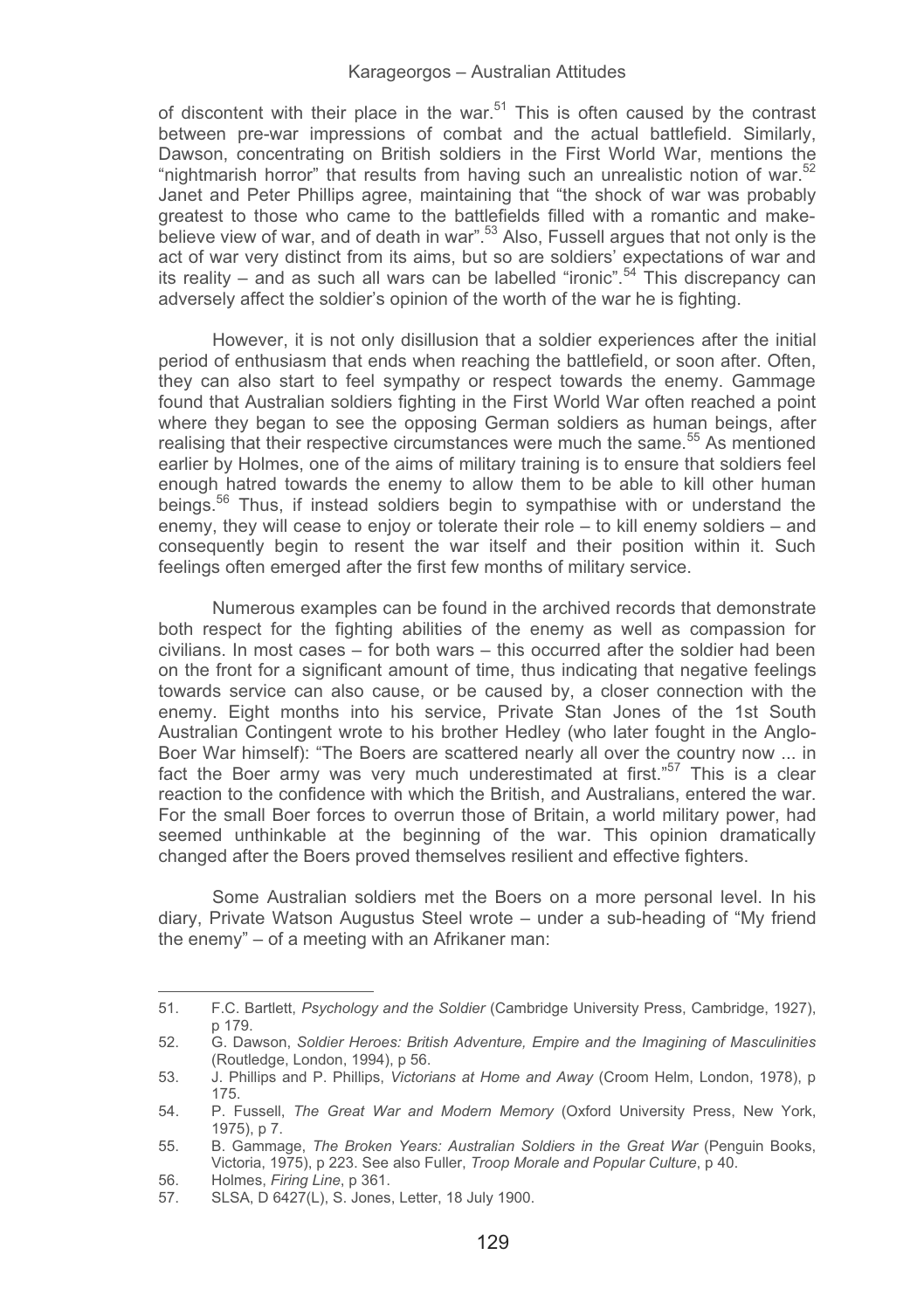After enquiring about my health, and asking my nationality he told me he had served in the field against us, had guarded Australian prisoners, and had drunk their health in his tent, that he was against the war, was intermarried and connected with Dutch and English families, but being a burgher was compelled to fight ... I found him educated, tolerant and kindly.<sup>5</sup>

Trooper John T. Jennings of the Victorian Rifles wrote in his diary of a meeting with a Boer five months after his service began:

Camp at a farm and had a conversation with a Boer (a nice young fellow about 18 years) who fought against us at Colesberg. He told me he had a Martini Henri rifle but was not allowed to shoot at long range as the black powder he had would give away their position to us but he had to wait until the enemy came near and then shoot.<sup>59</sup>

The level of familiarity between Jennings and the Boer soldier is clear, as the South African man was willing to divulge combat details. However, Jennings' words later in the same diary entry reveals that this man was reluctant to fight in the war, which may explain why such a conversation was possible: "He said he was commandeered to fight two months ago and was then left alone for three months for which he was glad."

There is evidence that Boers fought on the British side – most of these being *hendsoppers*, or soldiers who had surrendered to the British and ceased to fight, commonly identified as traitors by the majority of the Boers. Albert Grundlingh, in his study of *hendsoppers* and *joiners* – the latter referring to those who co-operated with the British forces during the war – asserts that surrendered Boers began offering their help to the British forces from June 1900, officially as guides and unofficially as informers about the movements of fighting burghers, or even combatants.<sup>60</sup> Bill Nasson claims that by the end of the war, the number of these men had reached 5 500<sup>.61</sup> Private William Hamline Glasson wrote about Boers in the Bushveldt Carbineers in a letter to his mother:

Our corps is made up principally of Australians & strange to say a few Boers, who the early part of the war were fighting against us, of course we keep our eyes on the gentlemen, one fellow has already been shot for opening his mouth too wide.<sup>62</sup>

Although *hendsoppers* did appear in various British units, in his discussion of the Bushveldt Carbineers – in which both Glasson, as well as Harry "Breaker" Morant, fought – Wilcox claims that they were often despised by Australian volunteers, many of whom viewed them as "traitors" and "cowards".<sup>63</sup> Despite this, close contact with Boers may still have encouraged some of the kinder expressions regarding the enemy in the archived personal records.

Such positive feelings towards the enemy were sometimes linked with a soldier's view of his own role in the war. Private William Hamline Glasson served

֦

<sup>58.</sup> SLNSW, MLMSS892, W.A. Steel, Diary, undated.<br>59. AWM PR87/65 J.T. Jennings Diary 21 March 19

<sup>59.</sup> AWM, PR87/65, J.T. Jennings, Diary, 21 March 1900.

<sup>60.</sup> A.M. Grundlingh, *The Dynamics of Treason: Boer Collaboration in the South African War of 1899-1902* (Protea Book House, Pretoria, 2006), pp 221–223.

<sup>61.</sup> B. Nasson, *The Boer War: The Struggle for South Africa* (The History Press, Stroud, 2011), p 235.

<sup>62.</sup> SLNSW, MLMSS3858, H. Glasson, Letter, 8 August 1901. See also SLSA, D6427(L), S. Jones, Letter, 24 December 1899.

<sup>63.</sup> Wilcox, *Australia's Boer War*, p 280. See also W. Woolmore, *The Bushveldt Carbineers and the Pietersburg Light Horse* (Slouch Hat Publications, McCrae, 2002), p 67.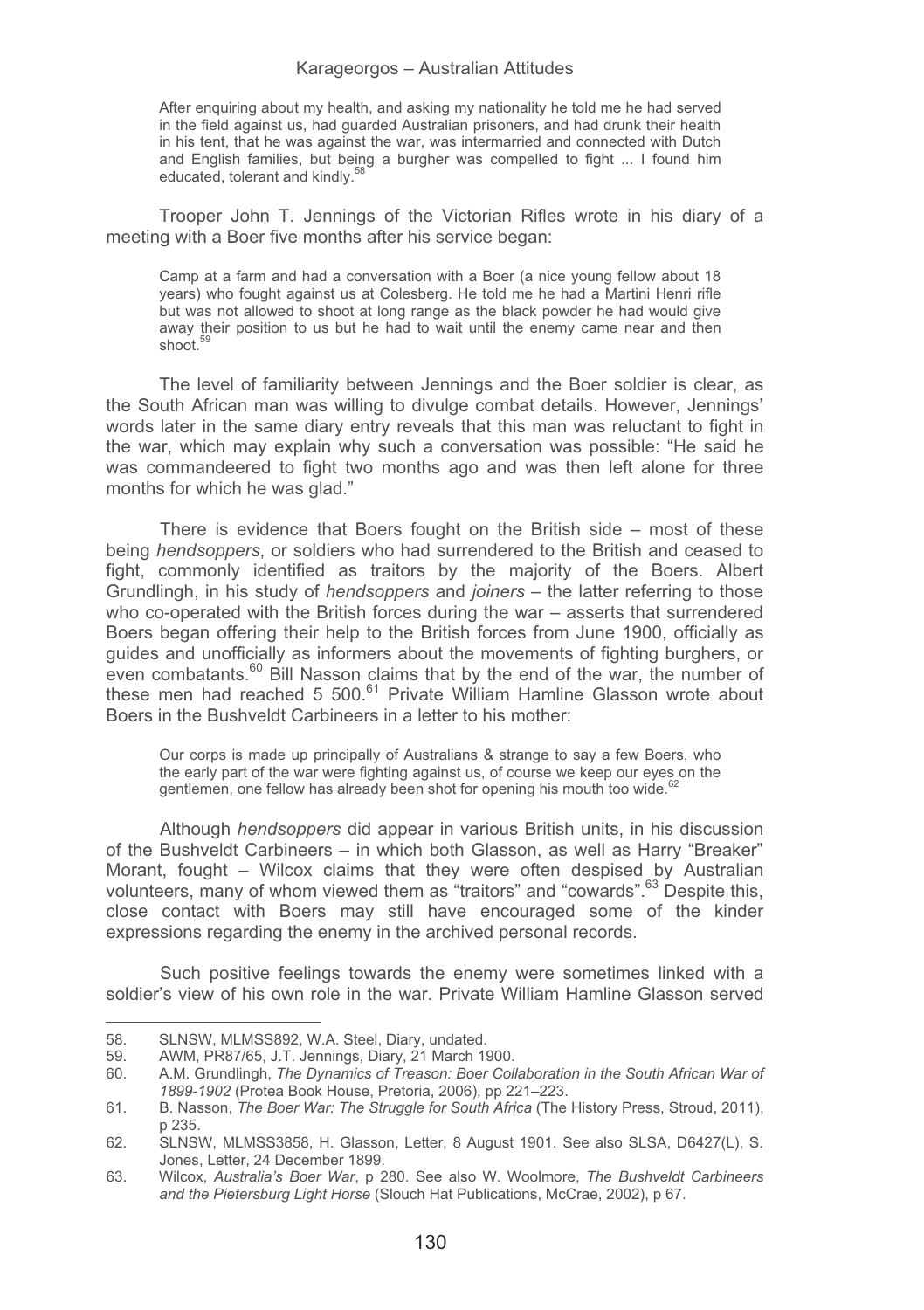longer in South Africa than most other Australians, staying in South Africa after his first tour ended in 1901 to work on the railways, then joining the Bushveldt Carbineers in May 1902 after finding the employment dull. He wrote to "Dolph" (a reference to the property "Godolphin", at which he once worked – incidentally, with the infamous Morant) in August 1902, his fifteenth month of military service in South Africa: "I have seen enough to satisfy me that the Boers are not so bad as they are painted when you take into consideration some of our actions."64 It must be noted, however, that his letter was written in early 1902, when Roberts and Kitchener's "scorched earth policy" had been in place for over a year, which may have provoked more sympathy than during earlier phases of the war. Many soldiers expressed disgust that their duty involved burning Boer homes and moving civilians to the confines of British-built concentration camps.<sup>65</sup> It is also noteworthy that those commenting on the enemy were generally common soldiers, who, in the case of the Anglo-Boer War, were usually rural workers, thus having most in common with Boer soldiers.

There is one case, however, when an Australian officer expressed open admiration for a Boer. Lieutenant Patrick H. Lang wrote in his diary of a visit to the home of General Louis Botha, commander of the Boer forces, and later prime minister of the Union of South Africa:

Spent a good time at Commander Botha's house. They seem very nice people, & Miss Botha is rather pretty for a Boer girl … these were educated Boers. They say thought [sic] that the Boers liked the Australians, but they could not understand why on earth they had come out to fight.<sup>66</sup>

Lang's description clearly sets these Boers apart from those described earlier by Australian soldiers such as Steel and Glasson, as does a later entry in his diary in which he wrote:

Really, the well-bred Dutch people here seem awfully nice, & as a rule do not bear us malice (or at least they don't show it – I hope this is not due to fear). Here are we fighting against this woman's husband who is now an outlaw from his family & country, yet the wife treats us with courtesy & kindness. It makes you feel a bit of a brute.<sup>6</sup>

Lang's admiration does not seem ill founded, although it is significant to note the class difference between Botha's family and the Boers earlier referred to, which almost certainly would have increased Lang's appreciation. Still, this case does demonstrate the observed closeness between some of the Boer and Australian forces.

Most Australians who enlisted to fight in South Africa were rural workers, due to the drought persisting in the late nineteenth century, so many out of work saw military service as a way to earn a living.<sup>68</sup> Thus, Australian soldiers soon realised that their background and fighting style were more similar to the Boers' than to the traditionally trained British. Australian mounted infantry troops were in demand – particularly during the guerrilla phase of the war – because of their greater ability compared with the British to cope with the terrain and fighting style

<sup>64.</sup> SLNSW, MLMSS 3858, H. Glasson, Letter, 19 January 1902.<br>65. See. for example. SLSA, D7334(L), A. Wellington, Letter, 17 F

<sup>65.</sup> See, for example, SLSA, D7334(L), A. Wellington, Letter, 17 February 1902.

<sup>66.</sup> AWM, PR85/40, P.H. Lang, Diary, 20 October 1900.

<sup>67.</sup> AWM, PR85/40, P.H. Lang, Diary, 13 November 1900.<br>68. Wilcox. Australia's Boer War. pp 32, 327.

<sup>68.</sup> Wilcox, *Australia's Boer War,* pp 32, 327.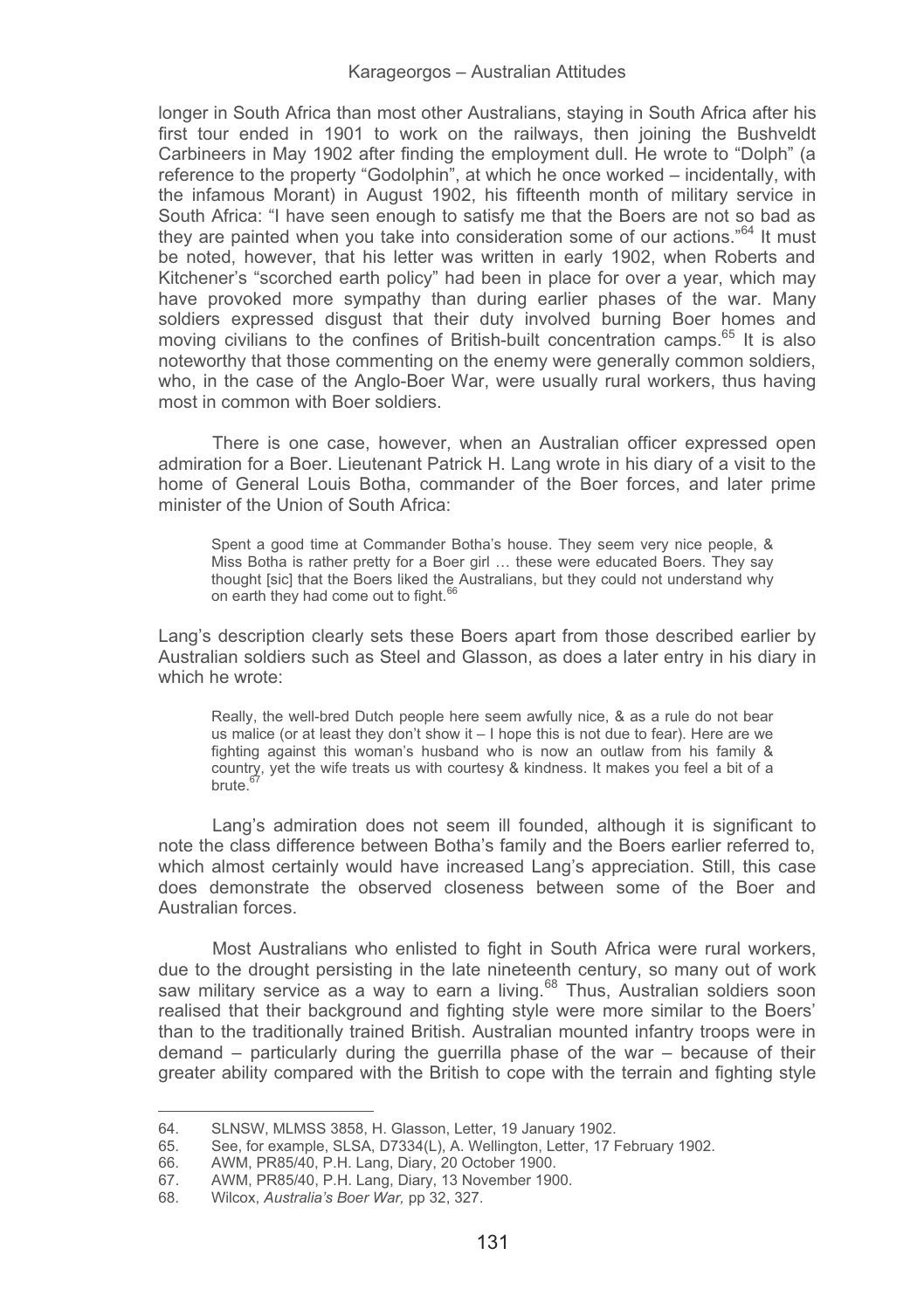of the Boers. The British were eventually forced to adapt their own soldiers to match the Australians, and so prove a more effective force against the guerrilla Boers. Private Watson Augustus Steel expressed this in his diary six months after first arriving in South Africa: "The pastoral Boer has shown what he can do and has been best met by Irish and Scotch farmers [sic] sons, Canadian cowboys and, Australian yeomen and bushmen".<sup>69</sup> This perceived resemblance to their foes would certainly have prompted soldiers to describe them in such positive terms.

During the Anglo-Boer War, many expressions of empathy appeared in the letters and diaries after the introduction of the "scorched earth policy", during which predominantly women and children were ejected from their homes, a source of supply for the Boer forces, which were then burned. But some soldiers openly expressed pity for Boer women and children well before this date. Private Stan Jones wrote to his family about Boer women six months after his military service began:

Of course some of them are pleasant enough to look at but at present they all seem to carry a sad and troubled look, as they are very much concerned about the War. If you enter into conversation with them you find that they have had their husbands, brothers or sons shot in the War and this is the cause of their trouble. Although they are the wives and daughters of our enemies, one can't help but sympathise with them.<sup>7</sup>

Shortly after arriving in South Africa, Jones was very open in a letter home to his mother about the Boers being "a bad lot".<sup>71</sup> It appears that when faced with the realities of the war, his opinion altered. Private Watson Augustus Steel expressed a similar sense of uncertainty regarding the guilt of civilians in his diary: "The saddest incident in the war was that these women and children should suffer, even though they sought, and forced the conflict".<sup>72</sup> Such words used by Australian soldiers in South Africa are not unusual, but the frequency with which Anglo-Boer War soldiers mentioned enemy civilians in kindly terms is noteworthy.73 Lieutenant Patrick Lang even wrote in his diary of a Boer civilian who came to them for help for his ill wife, which was gladly provided.<sup>74</sup>

Scholars have also noted the increased importance of duty to soldiers who are experiencing dissatisfaction with their place on the war front. Bartlett claims that those at risk of suffering from anxiety neuroses are often focused on the concept of duty as an attempt to rid themselves of "the dishonourable thoughts of an easy way to safety" – namely, ceasing to fight.<sup>75</sup> He also maintains that this occurs predominantly after a soldier's initial phase of fighting, when "depression", "strain" or final resignation to the task sets in.<sup>76</sup> Thus, a soldier's concentration on his duty is often the result of dissatisfaction with their situation in, or reasons for fighting a war.

֦

<sup>69.</sup> SLNSW, MLMSS2105, W.A. Steel, Diary, 30 June 1900.<br>70 SLSA D6427(L) S. Jones Letter 19 May 1900.

<sup>70.</sup> SLSA, D6427(L), S. Jones, Letter, 19 May 1900.

<sup>71.</sup> SLSA, D6427(L), S. Jones, Letter, 24 December 1899.<br>72. SLNSW. MLMSS892. W.A. Steel. Diary. undated.

<sup>72.</sup> SLNSW, MLMSS892, W.A. Steel, Diary, undated.

See also AWM, PR84/131, H.S. Condor, Diary,undated; AWM, PR01964, D.St.G. Rich, Letter, 5 July 1901; SLSA, PRG57/10, C.G. Sabine, Letter, 25 August 1900; AWM, PR86/40, P.H. Lang, Diary, 13 November 1900.

<sup>74.</sup> AWM, PR86/40, P.H. Lang, Diary, 29 December 1900.<br>75 Bartlett, Psychology and the Soldier, p. 190.

<sup>75.</sup> Bartlett, *Psychology and the Soldier*, p 190.

<sup>76.</sup> Bartlett, *Psychology and the Soldier*, p 178.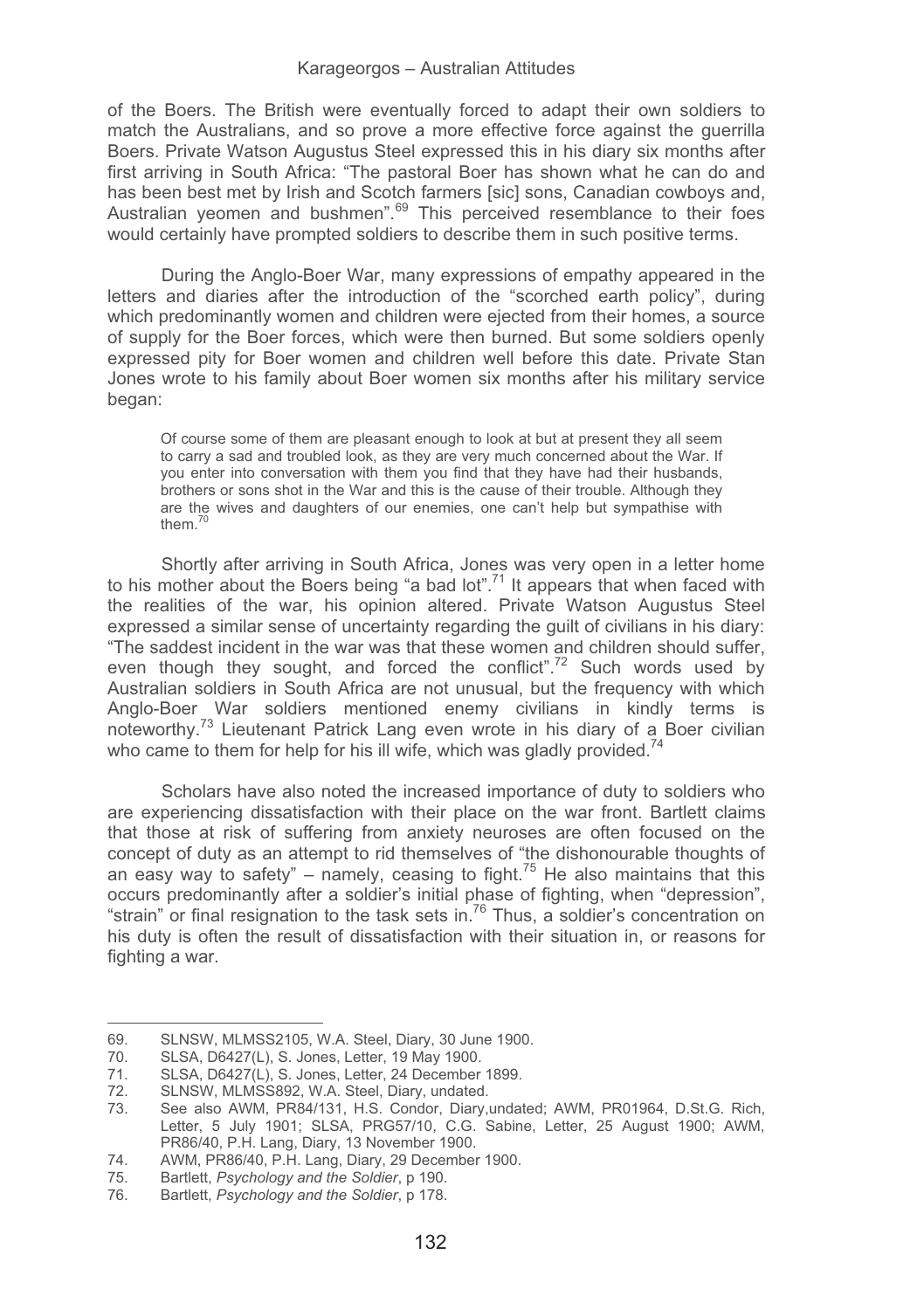During the Anglo-Boer War, many soldiers expressed reluctance when ordered to burn Boer homes and move civilians to concentration camps as part of the "scorched earth policy". In line with the scholars mentioned above, some explained their compliance by falling back on the concept of duty – perhaps to motivate themselves to carry out such atrocities, or lessen some of the guilt associated with having to commit them against innocent women and children. This was usually found in the archived personal records of the rank and file, who were most often on the front lines taking the "scorched earth" orders from superiors. This is demonstrated in a letter written by Private Alan Wellington to his friend Philip Thomas Teer in his eleventh month in South Africa:

We even burn the farms down now, beside taking the cattle etc & we burn the veldt down as we go. We take the women and children out of the houses & burn the farms in their faces. I had a horrible experience one day, I had to go in a house & carry an old lady that couldn't walk out & help to put her in a wagon, she cried like a child. It was hard for me to have to do it but Phil *it was my duty I had to do it* (emphasis added)<sup>77</sup>

Similarly, Trooper Herbert S Condor wrote in his diary:

Came across another valley and burnt all the farms, some of the Boer women abusing us in a terrible manner, telling us we only fight women and destroy their homes. I'm very sorry to see the women turned out but there is nothing else for it.<sup>78</sup>

Both of these examples demonstrate the use of the "duty" justification for committing violence that, clearly, they themselves did not entirely agree with.

Some soldiers in the sample exhibited pride in their ability to continue fighting the Boers under such difficult conditions, and attributed this to their dedication to duty. Again, such expressions were usually found in the archived personal records of soldiers – those who were required to do the most physically and emotionally challenging work, and for whom there would have been a greater need to justify potential actions. Private Stan Jones wrote as mentioned above: "War is a cruel affair and it is terrible to think that so many valuable lives should be lost, but I suppose it cannot be helped as the Boers are a bad lot".<sup>79</sup> By describing the Boers as a "bad lot", Jones is justifying his own actions as a soldier fighting in a "cruel" war. Although many of the examined soldiers openly expressed dissatisfaction when carrying out tasks that they found psychologically difficult, they often explained their willingness to do it in terms of their duty, implying that they did not have a choice. As Trooper Jack Cock of Bethune's Mounted Infantry said: "We must go through this time at any price whatever the loss is."<sup>80</sup>

As outlined earlier in this paper, many past examinations of Australian involvement in the Anglo-Boer War have emphasised soldier loyalty to the British Empire, and connected this to a clear aversion towards the Boer enemy. However, an analysis of the personal records alongside twentieth-century scholarship on soldiering reveals that these accounts are overly simplistic and that Australians in South Africa had a more nuanced opinion of the Boers. Australians volunteered as a mere subsidiary force to the British forces, but soon the rural background of many soldiers overshadowed the British lack of adaptability to Boer guerrilla

<sup>77.</sup> SLSA, D7334(L), A. Wellington, Letter, 17 February 1902.<br>78. AWM PR83/131 H.S. Condor, Diary undated

<sup>78.</sup> AWM, PR83/131, H.S. Condor, Diary, undated.<br>79. SLSA D6427(L) S. Jones Letter 24 December

<sup>79.</sup> SLSA, D6427(L), S. Jones, Letter, 24 December 1899.

<sup>80.</sup> SLV, MS13385, J. Cock, Letter, 1 January 1900.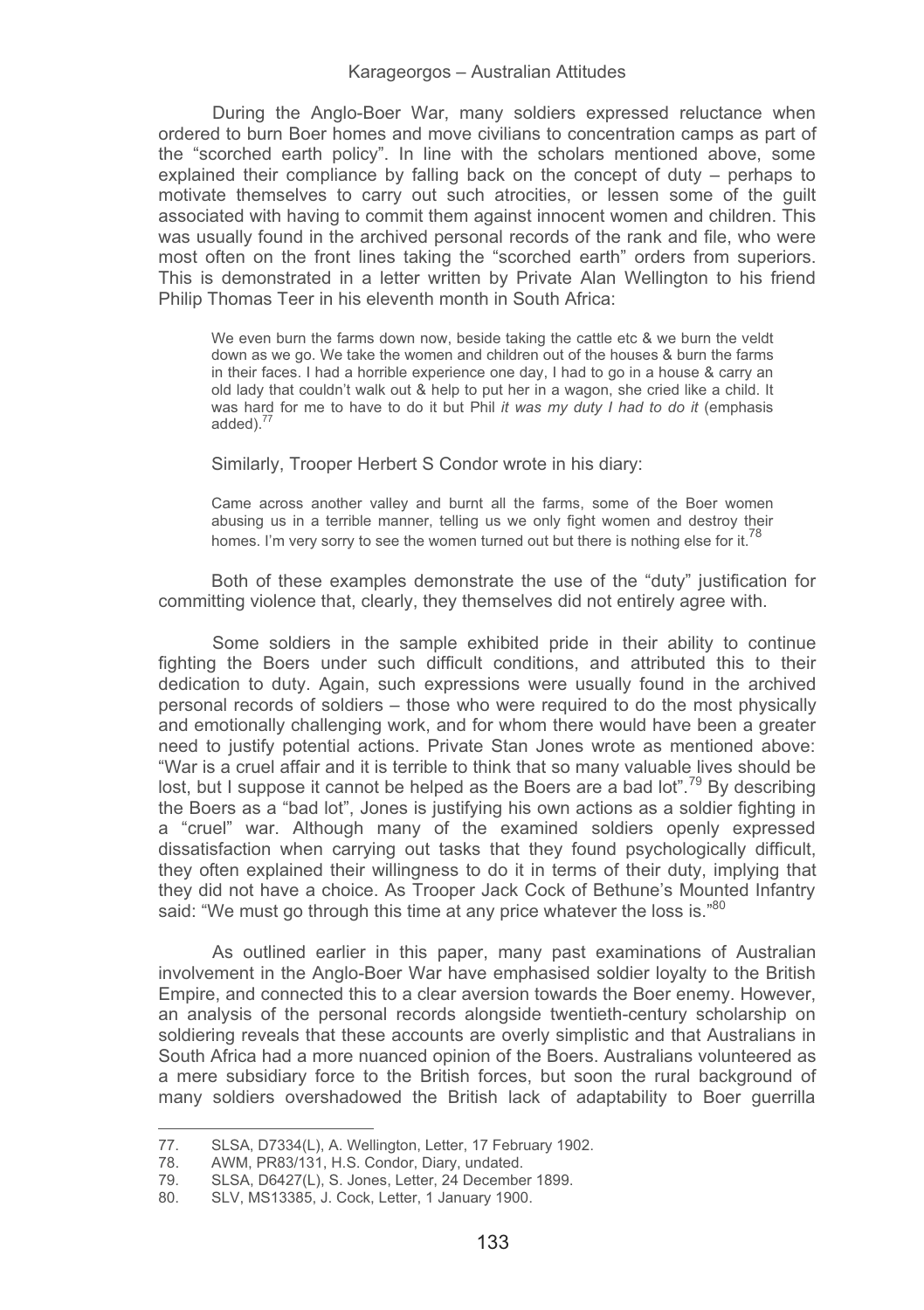combat and the harsh South African terrain. Derision towards the British forces can be frequently seen in the soldiers' personal records from the war front, which led to many defining themselves clearly as Australians after observing the differences between them and the Tommies and expressing admiration for the Boer forces when their similarities became apparent. This more often occurred in the latter stages of service, after the first few months of adaptation to the war front, highlighted by Bartlett and Fussell, among others cited above. However, some also spoke generously of the British Empire, with many considering themselves true British subjects.

Johnston's claim of "ambiguous identity" among Australians in the Second World War can therefore be directly applied to those fighting the Anglo-Boer War. However, in this case the relative incompetence of their British allies led to disillusionment and self-differentiation away from these troops, and a clear connection with the Boer enemy. This suggests a deeper kinship between these men and the Boer enemy, thus presenting a more complex view of Australian soldier identity during the Anglo-Boer War.

## **Abstract**

The Anglo-Boer War marked Australia's first experience of actual combat, with the participating colonies to serve as a "token" ally of the British against the seemingly corrupt Boer forces. Men initially enlisted eagerly, viewing the British Empire as their natural ally and the Boers their enemy, encouraged by military attitudes and Australia's commercial press, which – closely following Britain's jingo newspapers – ensured these views characterised the atmosphere from which these men left for the South African battlefront. After encountering the harsh South African terrain, however, the attitudes of the Australian troops towards others on the battlefield soon altered dramatically. This was caused partly by the eventual realisation by these men – most of whom were from a rural background – that they had more in common with the Boer combatants than the British Tommies. This caused many Australians to reject the official portrayal of the British and Boer forces by the military and commercial press, openly revealing disdain for their allies, and admiration for the enemy in their warfront letters and diaries. This challenges traditional perceptions of colonial forces in this war as loyal British subjects and presents an alternative view of Australian identity on the South African battlefield.

**Keywords:** Anglo-Boer War; soldiers; Australia; Britain; South Africa; identity.

## **Opsomming**

Die Anglo-Boereoorlog het Australië se eerste ervaring van werklik gewapende stryd aangedui, met die deelnemende kolonies om as 'n "simboliese" bondgenoot van die Britte teen die skynbaar korrupte Boeremagte te dien. Mans het aanvanklik gretiglik aangesluit, aangesien hulle die Britse Ryk as hulle natuurlike bondgenoot beskou het, en die Boere as hulle vyand. Hierdie gesindheid, gekweek deur die atmosfeer waaruit hierdie mans na die Suid-Afrikaanse gevegsfront vertrek het, is aangewakker deur militêre houdings en Australië se pers wat Brittanje se bjingo-nuusblaaie nougeset nagevolg het. Na hul kennismakig met die ruwe Suid-Afrikaanse terrein het die houdings van die Australiaanse troepe teenoor andere op die gevegsterrein baie gou dramaties verander. Dit is deels weens die uiteindelike besef deur hierdie manne – van wie die meeste uit 'n landelike agtergrond afkomstig was – dat hulle meer met die